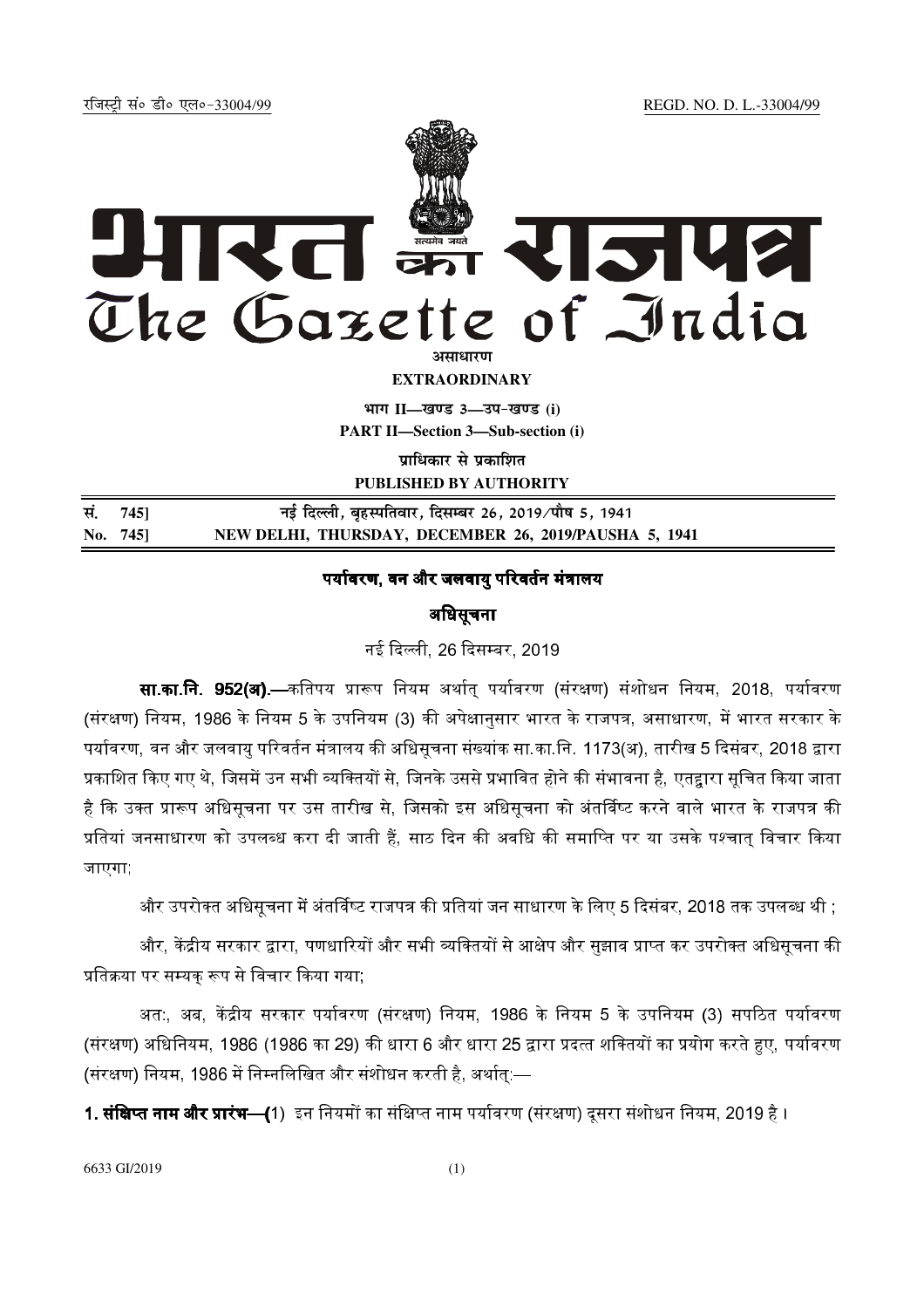(2) ये राजपत्र में उनके प्रकाशन की तारीख से प्रवत्त होंगे ।

2. पर्यावरण (संरक्षण) नियम, 1986 की अनुसूची-I में, क्रम संख्यांक 113 और उससे संबंधित प्रविष्टियों के पश्चात् निम्नलिखित अंत:स्थापित किया जाएगा, अर्थात:—

| क्रम सं | उद्योग                                          | मानदंड                                               | मानक                                                                 |  |
|---------|-------------------------------------------------|------------------------------------------------------|----------------------------------------------------------------------|--|
| (1)     | (2)                                             | (3)                                                  | (4)                                                                  |  |
| "114    | आटोमोबाइल सेवा स्टेशन, बस डिपो  <br>या कर्मशाला | मि ग्रा /ली में)                                     | (सांद्रता निर्धारण से अधिक नहीं होगी, पीएच के लिए सांद्रता को छोड़कर |  |
|         |                                                 | अंतर्देशीय सतही जल/सिंचाई के लिए भूमि/सार्वजनिक सीवर |                                                                      |  |
|         |                                                 | पीएच                                                 | 6585                                                                 |  |
|         |                                                 | कुल निलंबित ठोस                                      | 50                                                                   |  |
|         |                                                 | केमिकल आक्सीजन डिमांड                                | 150                                                                  |  |
|         |                                                 | तेल और ग्रीस                                         | 10"                                                                  |  |

## टिप्पण :

(i) . . . सर्विस स्टेशन, बस डिपो और धातु पूर्व-शोधन सुविधाओं से युक्त कर्मशालाओं के लिए, घुले हुए फॉस्फेट (पी के रूप में) 5 मि.ग्रा./ली और जस्ते की 5 मि.ग्रा./ली. की सीमा भी लाग होगी ।

(ii) ठोस अपशिष्ट/परिसंकटमय अपशिष्ट, यदि कोई हो, को ठोस प्रबंध नियम, 2016 और परिसंकटमय और अन्य अपशिष्ट (प्रबंधन और सीमापार संचलन) नियम, 2016 के अनुसार निपटान किया जाएगा ।''।

> [फा. सं. क्यू-15017/6/2010-सीपीडब्ल्यू] जिगमेत टक्पा, संयुक्त सचिव

**टिप्पण**: मूल नियम भारत के राजपत्र, असाधारण, भाग II, खंड 3, उपखंड (i) का आ. संख्यांक 844(अ), तारीख 19 नवंबर, 1986 द्वारा और अंतिम संशोधन अधिसचना संख्यांक सा.का.नि. 5(अ), तारीख 3 जनवरी, 2019 द्वारा किया गया। था ।

## **MINISTRY OF ENVIRONMENT, FOREST AND CLIMATE CHANGE NOTIFICATION**

New Delhi, the 26th December, 2019

**G.S.R. 952(E) .—**Whereas, certain draft rules, namely the Environment (Protection) Amendment Rules, 2018 were published in the Gazette of India, Extraordinary, as required under sub-rule (3) of rule 5 of the Environment (Protection) Rules,1986, vide notification of the Government of India in the Ministry of Environment, Forest and Climate Change, number G.S.R 1173 (E), dated 5th December, 2018 inviting objections and suggestions from all persons likely to be affected thereby within a period of sixty days from the dated on which copies of the Gazette containing the said notification were made available to the public;

And Whereas, copies of the Gazette containing the aforesaid notification were made available to the public on the 5th December, 2018;

And Whereas, objections and suggestions received from all persons and stakeholders in response to the aforesaid notification have been duly considered by the Central Government;

 Now, therefore, in exercise of the powers conferred by sections 6 and 25 of the Environment (Protection) Act, 1986 (29 of 1986) read with sub-rule (3) of rule 5 of the Environment (Protection) Rules, 1986, the Central Government hereby makes the following rules further to amend the Environment (Protection) Rules, 1986, namely:-

1. **Short title and commencement.**-(1) These rules may be called the Environment (Protection) Second Amendment Rules, 2019.